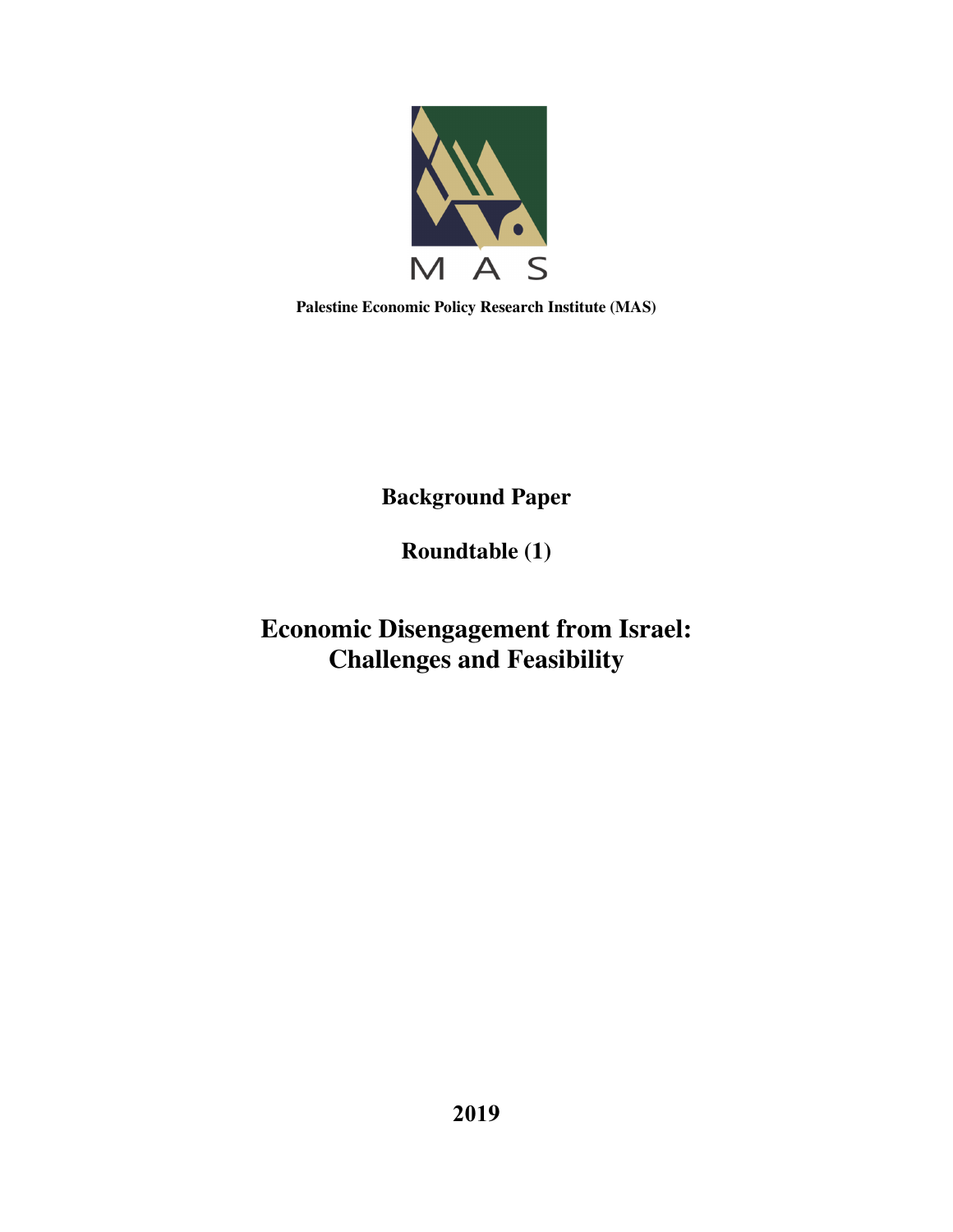The decisions of the PLO Central Council during its meeting last August, echoed by the Presidency and the Government, show that economic disengagement from Israel and building the Palestinian economy are now national priorities. Witnessing how Israel took advantage of the Paris Protocol to perpetuate its control over the Palestinian economy, Palestinian decision-makers and economic experts have realized that ending the Palestinian economic dependence on Israel must become a national quest. Israel had imposed its hegemony over the Palestinian economy well-before before the signing of the Oslo Accords, after which it continued the same by breaching the terms of its economic Annex (Paris Protocol on Economic Relations) and by showing disregard to the political terms (which were supposed to provide only a temporary framework for regulating relations during the interim period, as stipulated by the Oslo Accords). This has rendered the relationship with the Israeli economy unequal, creating a wholly dependent and distorted Palestinian economy, as shown by a number of studies, such as those by the Palestine Economic Policy Research Institute (MAS), the World Bank, the International Monetary Fund, and the United Nations Conference on Trade and Development (UNCTAD), and many others.

While some believe that disengagement can only be achieved by withdrawing from the Paris Protocol (i.e. seeking ways to annul or modify it or preventing further Israeli violations of its terms), others argue that a disengagement plan should first consider strengthening the Palestinian economy and its resilience, with or without the Paris Protocol. Only a strong economy enables the Palestinian leadership to better delineate the economic relationship with Israel, also after ending the occupation. Obviously, economic independence cannot be realized only through Israel's compliance with the provisions of the Protocol, nor by the benefits the Palestinian economy might gain from some of its terms. There are many important elements to consider when building the Palestinian economy, some of which can be harnessed now to reduce dependency. Some of these were addressed in MAS's Economic Conference in 2016 where possible interventions were proposed for strengthening the Palestinian economy. While some interventions were impossible either because of commitments to the Paris Protocol or because of the continued Israeli military occupation, many of the proposed interventions however were feasible notwithstanding the difficulty to implement them- as they did not clash with the terms of the Paris Protocol.

This provides only an overview of the challenge ahead. The Paris Protocol remains one important obstacle that must be overcome to end economic dependence on Israel, but certainly it is not the only one. Even with better utilization of the possibly advantageous margins in the Protocol, coupled with Israel's compliance with all its provisions, the major obstacle to economic growth remains, namely the occupation. Below, we outline the economic distortions created by the Israeli occupation of the West Bank and Gaza Strip since it began in 1967. Then, we look at some gaps in the Paris Protocol. This will help in defining the main features of economic dependence.

## **Economic distortions Israel created after the 1967 occupation**

Following occupation of the West Bank and Gaza Strip in 1967, the Israeli authorities forcibly rendered the Palestinian economy dependent on Israel. This was possible through a range of military policies and laws that allowed Israel to control Palestine's natural and human resources. In its efforts to perpetuate Palestinian economic dependence, Israel opened its labor market for Palestinians, which allowed it to achieve a dual goal: taking advantage of cheap labor and containing resistance against the occupation in the West Bank and Gaza. As of the early 1970s, the poor economic conditions in Palestine led around one-third of Palestinian labor force to seek employment in the high-wage labor market of Israel.<sup>1</sup>

The Israeli occupation authorities also tightened the grip on the Palestinian economy by making it very easy for Israeli goods to enter the markets in the West Bank and Gaza, which in the process has disintegrated the Palestinian economy from those of its Arab neighbors. Simultaneously, Israel made restrictions on Palestinian goods entering the Israeli market, allowing through only raw materials and traditional industries through subcontracting. A set of military ordinances were introduced to frustrate the development of a Palestinian national banking system (Diwan and Shaban 1999), which heavily distorted the Palestinian economy despite the high growth of GDP (in the West Bank and Gaza) in the

 $\overline{a}$ 

<sup>1</sup> National Accounts of Judea, Samaria and Gaza area 1968-1986. Israel Central Bureau of Statistics.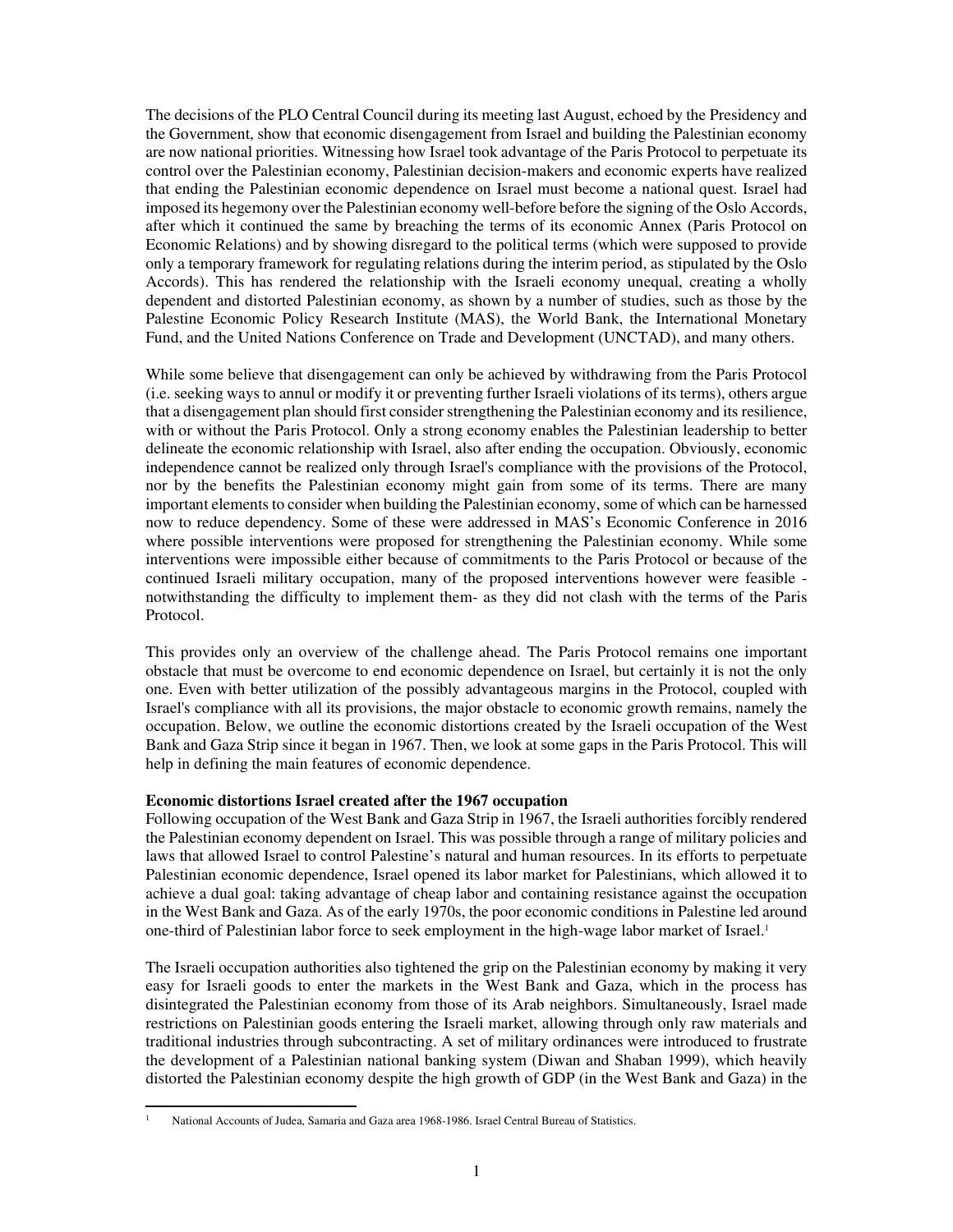1970s and 1980s.<sup>2</sup> That growth was mainly due to labor remittances from the Israeli market, not a result of productive economic activities typically associated with accumulation of capital (Arnon and Weinblatt 2000; Dessus  $2004$ ).<sup>3</sup>

## **Economic implications of the Paris Protocol**

The first Palestinian Intifada broke out in December 1987 against the Israeli occupation, demanding the establishment of an independent Palestinian state. In 1993, the PLO and the Israeli Government signed the Declaration of Principles, which came to be known as the Oslo Accords, which created the Palestinian National Authority (PNA). The Accords and the subsequent agreements (the Gaza-Jericho Agreement, the Interim Agreement and others) gave the PNA civil and security control over the Gaza Strip and about 18% of the West Bank (known as Area A) and administrative jurisdiction over Area B, while Israel retained full control over about 60% of the West Bank (Area C). The Gaza-Jericho Agreement and the Interim Agreement, along with the Protocol, came to govern economic relations between Israel and Palestine during the interim period. The Agreement considered the West Bank and the Gaza Strip as a single geographical unit, which means free movement of goods within the Palestinian territories and access to Israeli crossings as well as crossings with Arab countries. The Agreement regulates many aspects of the economy, including:

- Import policies and direct and indirect taxes;
- The shipment of goods and PNA's control over commercial and passenger crossings;
- Clearance of import taxes and other levies between Israel and the PNA;
- Banks, financial and monetary issues and related policies;
- Palestinian workers in Israel, tax deductions and labor insurance issues;
- Transport of agricultural products and control of agricultural diseases and pests.

The preamble to the Protocol confirms that it lays the groundwork for strengthening the Palestinian economy and allows Palestine exercise its right to make decisions regarding its own economy based on its own development plan and priorities. However, the application of the Protocol has restricted the ability of the PNA to formulate independent economic policies in line with national priorities. Rather, it has perpetuated Palestinian subordination to the Israeli economy through stipulation of a customs union type relationship, which has rendered the subordination into a contractual agreement, which regulates taxation, leaves limited space for formulating economic policies in limited areas and for a limited number of goods under the so-called "A" and "B" lists. For example, the agreement obligated the PNA to apply the Israeli tariff rates as a minimum, while VAT must remain within 2 percentage points of Israel's VAT rate. Israeli authorities were also given the exclusive powers of inspecting goods and collecting tax revenues as Palestinian goods pass through Israeli crossings, thus making the PNA unable to monitor Palestinian markets or control fiscal leakages arising from direct and indirect importation (UNCTAD, 2014). <sup>4</sup> Furthermore, the Palestinian economy has become exposed to fluctuations resulting from changes in Israeli monetary policy and exchange rate of the Israeli currency. The Israeli side has also been authorized to collect and transfer clearance revenues to the PNA, which Israel has subsequently misused as a means of political extortion.

The Paris Protocol, according to many economists and observers, has other severe gaps too. First, it essentially depends on the good will of the parties. Second, it has not considered designation of an international reference body that can settle potential disputes (Shuaibi, 2013). As an alternative, the Protocol provided for the formation of the Palestinian-Israeli Joint Economic Committee (JEC) to monitor implementation and address its related problems. Third, the Protocol stipulated that Palestinian side must obtain approval by Israeli authorities in advance should they wish to modify the terms. It appears that the Palestinian side accepted the agreement as a concession under the assumption the

 $\overline{a}$ 

Diwan. I and Shaban. R (1999) "Development Under Adversity: The Palestinian Economy in Transition". MAS and the World Bank, Washington D.C.

<sup>3</sup> Arnon. A and Weinblatt. J (2000) "Sovereignty and Economic Development: The Case of Israel and Palestine.Ben-GurionUniversity of the Negev, Israel. Photocopied.

Dessus. S (2004) "A Palestinian growth history, 1968-2000". Journal of Economic Perspectives, 19: 447-69.

<sup>4</sup> https://unctad.org/en/pages/PublicationWebflyer.aspx?publicationid=1034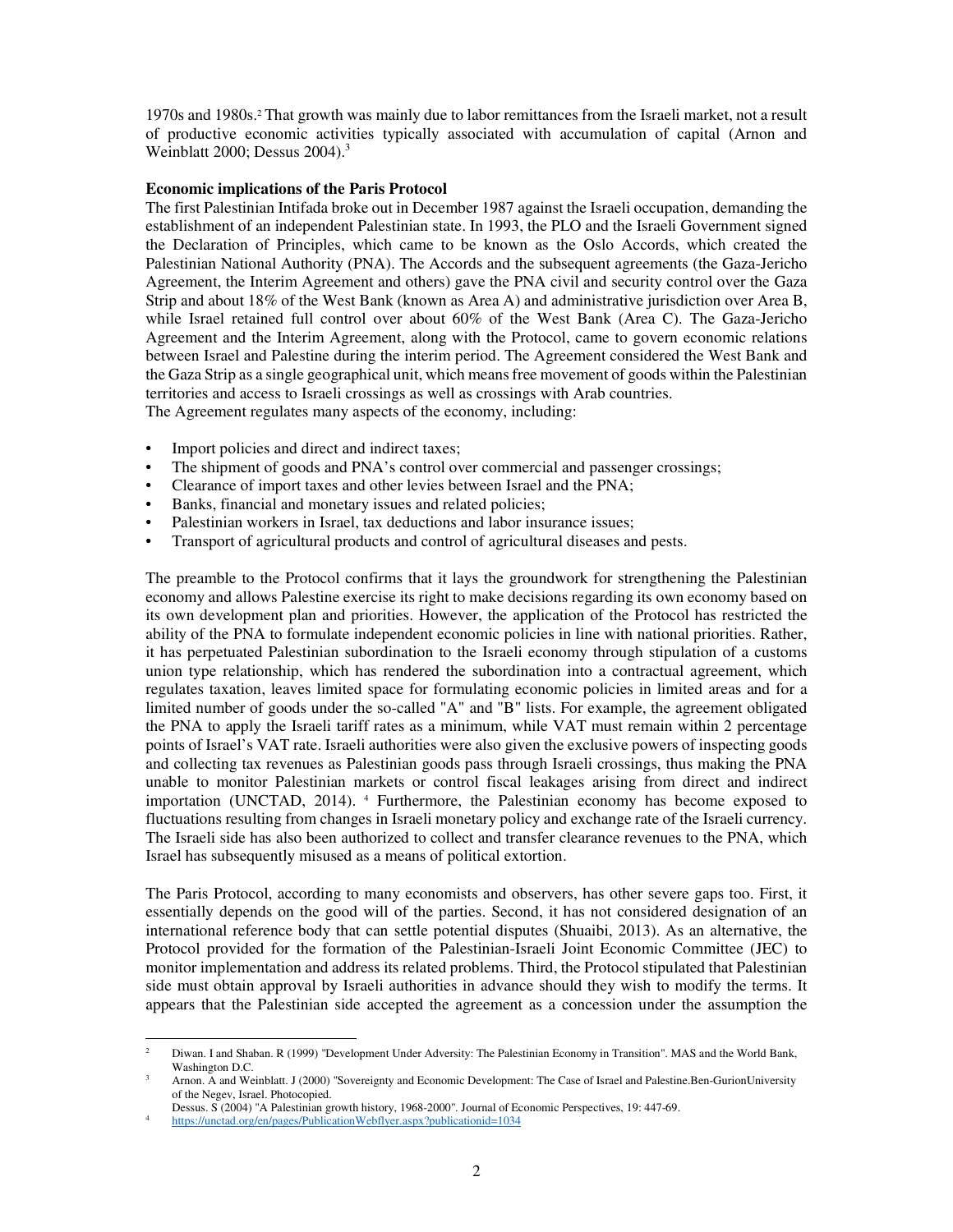interim period would end after the planned five years, after which they could negotiate an agreement that essentially would allow the PNA to exercise sovereign economic and political control over the West Bank and Gaza Strip.

Since the outbreak of the second intifada in September 2000, the JEC and its subcommittees were suspended. This has paralyzed the Protocol, which however continued to and will likely continue to govern the economic relationship with Israel as long as chances for arriving at a just peace deal are virtually nonexistent. The Israeli occupation authorities have imposed full compliance on the part of the PNA, while Israel retains the right to violate some of its terms, the most important of which is its refusal to reinvigorate the JEC. In addition, Israel continues to violate the terms related to freedom of movement as it has separated the West Bank from the Gaza Strip, on which it has imposed a total economic blockade since 2007.

To summarise, Palestinian high hopes of achieving economic independence were turned into more dependence across the board, and this also includes the labor force (see Table 1 in the Appendix that lists Israeli violations of the Paris Protocol). According to the Palestinian Labor Force Survey 2017, 19% of the total labor force in the West Bank works in Israel, with remittances from Palestinians working there accounting for 35% of the wage bill for all West Bank wage earners. This is not a small figure, and it can be concluded that a potential decline in the number of workers in Israel will mean (at least in the short term) a rise in unemployment and a fall in aggregate demand for goods and services (the impact of the decline in remittances). A shock like this could cause a period similar to the first years of the second intifada, which would be disastrous and likely cause a recession.

No less important is foreign trade. Israel remains the main supplier of goods to the Palestinian market: 55% of the total imports recorded in 2017. Despite the decline in previous years<sup>5</sup> due to direct imports from other countries, Israel is still the major supplier of strategic goods such as fuel, electricity, water, cement and fodder, which constitute about 50% of all imports from Israel.<sup>6</sup> On the export side, Israel is the main destination for the Palestinian high value-added products such as stone, furniture, plastic and footwear. A third gap is the clearance regime that has exposed the PNA to Israel's unilateral decisions, who sometimes withhold clearance transfers on political and security grounds. Israel has on multiple occasions used clearance revenues to politically pressure the PNA.

The bulk of available literature has shown that the performance of the Palestinian economy has declined sharply in the last ten years, largely due to the inequitable Protocol. The economy has suffered structural imbalances that have led to an array of inter-economic distortions and weakened productive capacity (World Bank, IMF and UNCTAD). The most recent report by the International Monetary Fund– presented at MAS on December 11, 2018– has in its findings confirmed the existence of such distortions, specifically:

- Unprecedented unemployment rates, especially in the Gaza Strip;
- Widening budget deficit, increased public debt, decline in the financial capacity of the PNA and increased fiscal leakages resulting from Israel's violations of the Paris Protocol;
- Increased reliance on donor aid, which has seen declines, adversely affecting the government's spending and investment plans;
- Distorted business environment and reduced investment; and
- Projecting further distortions in the coming years, owing to the increasingly untenable situation in Gaza, which is stifling the overall economy.

A host of threats, such as the increased Israeli intransigence and the potential repercussions of the infamous "deal of the century" by the US – have increased calls for Palestinian disengagement from the Israeli economy by withdrawing from the Protocol and strengthening the national economy. During its meeting last August, the PLO Central Council issued several resolutions, one of which called for

 $\overline{a}$ 

<sup>5</sup> The figure does not cover unreported, smuggled imports.

<sup>6</sup> Imports from Israel, PCBS.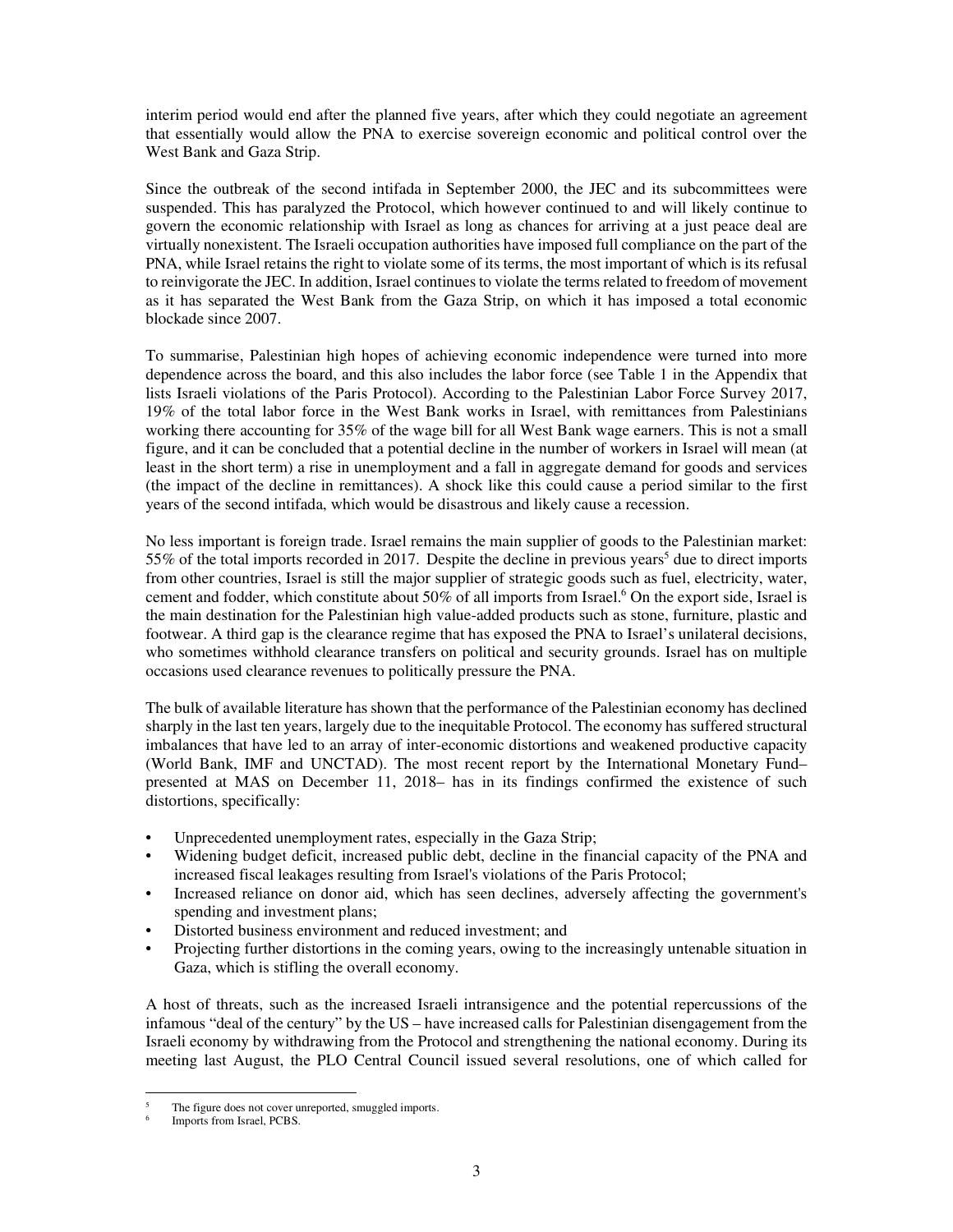economic disengagement from Israel on the grounds that the interim phase had elapsed a long time ago (see Table 2 in the Appendix for further details on the main disengagement procedures proposed by the Central Council as well as interventions proposed at the MAS Economic Conference-2016 to counter the Israeli hegemony and violations of the signed agreements).

Building on facts– Palestinian economy's dependence on Israel, absence of Palestinian sovereignty over the crossings, and Israel's violation of the Paris Protocol– we raise a set of questions for discussion, hoping the answers give insights for the Palestinian decision-makers when deciding upon policy interventions for economic disengagement and strengthening the Palestinian economy:

- To what extent is disengagement from the Israeli economy currently possible? What is the expected timeframe for that?
- How does disengagement affect the Palestinian economy in light of the continued Israeli occupation, limited resources and weak capacity of the private and public sectors in creating jobs for the steadily growing population?
- What are the possible impediments to implementing the proposed interventions for disengagement and strengthening the Palestinian economy?
- What are some of the immediate, workable, and realistic economic interventions that can help in economic disintegration, especially in terms of imports, indirect tax policies and currency?
- How could Palestine's membership in international organizations help stop Israel's violations of Palestinian economic rights?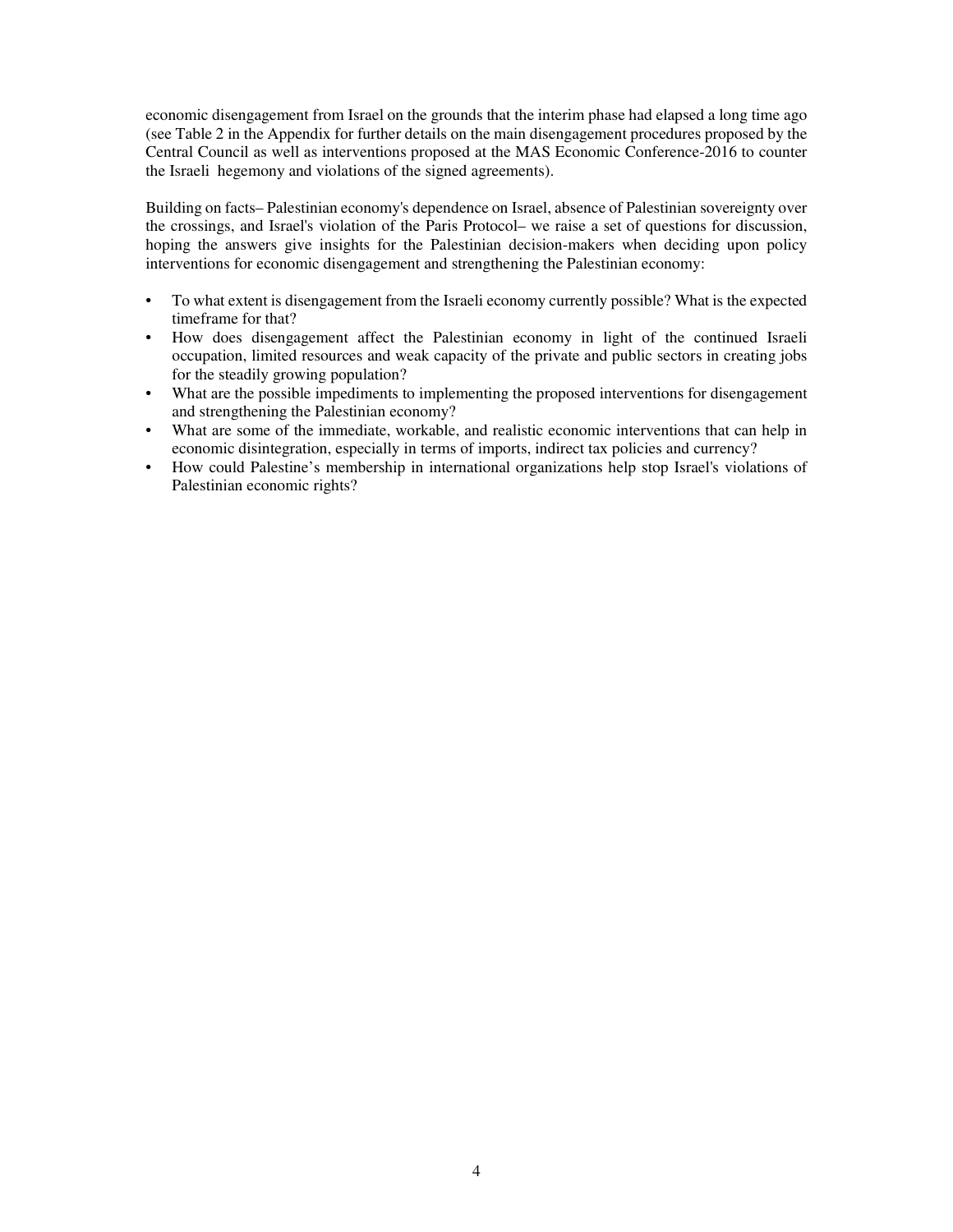|  |  | Annex I: Israeli Violations of the Paris Protocol- Quick Reference |
|--|--|--------------------------------------------------------------------|
|--|--|--------------------------------------------------------------------|

| <b>Article</b>                                         | Paragraph<br><b>Number</b> | <b>Violations</b>                                                                                                                                                                                                                                                                                                                                               |
|--------------------------------------------------------|----------------------------|-----------------------------------------------------------------------------------------------------------------------------------------------------------------------------------------------------------------------------------------------------------------------------------------------------------------------------------------------------------------|
| Article II: The Joint Economic<br>Committee            | 1, 2, 4                    | The JEC has been inactive since 2000, except for one brief, futile<br>meeting in 2009.                                                                                                                                                                                                                                                                          |
| Article III: Import Taxes and<br><b>Import Policy</b>  | 2, 3, 4, 16                | The tariff lists A1, A2, and B were only reviewed once in late 1997<br>at a meeting of the JEC at the time and were never revised again.                                                                                                                                                                                                                        |
|                                                        | 6                          | Israel has violated its duty to consult with and notify the Palestinians<br>before making any changes to Israeli import policy or rates that<br>affect Palestinians.                                                                                                                                                                                            |
|                                                        | 8                          | No agreement was made on the rules of origin because the joint sub-<br>committee never met as a result of the lack of desire by the Israeli<br>side to change the status quo.                                                                                                                                                                                   |
|                                                        | 12                         | Israel refuses to recognize Palestinian standard certificates and<br>conformity marks and restricts the PA's right to set its own<br>petroleum products policy.                                                                                                                                                                                                 |
|                                                        | 13                         | Israel closed Damia Bridge (Prince Muhammad Bridge) over the<br>Jordan River between the West Bank and Jordan.                                                                                                                                                                                                                                                  |
|                                                        | 14                         | Israel continues to deny the PA full authority to implement its<br>٠<br>own import policy at the international border crossings in the<br>West Bank and the Gaza Strip;<br>Israeli authorities have prevented any presence of Palestinian<br>٠<br>customs officials at the King Hussein Bridge;<br>Israel closed Rafah Crossing from 2007 to 2010.<br>$\bullet$ |
|                                                        |                            | Israel discriminates against Palestinian importers, causing<br>$\bullet$<br>delays and added costs to the Palestinians.                                                                                                                                                                                                                                         |
| Article IV: Monetary<br>and<br><b>Financial Issues</b> | 10                         | In 2007 and up until now, Israeli banks stopped providing banks<br>٠<br>in Gaza with NIS banknotes and imposed many restrictions on<br>the transfer of money from the West Bank to Gaza;<br>The idleness of the JEC is one of the major constraints behind<br>$\bullet$<br>the inability to introduce a Palestinian currency.                                   |
|                                                        | 13                         | Israel rejected Palestinian membership in the Israeli clearing house<br>after the Second Intifada.                                                                                                                                                                                                                                                              |
|                                                        | 14, 15                     | Israel refused to convert excess NIS in the West Bank and Gaza into<br>foreign currency through the BOI, and in 2011 the BOI only allowed<br>the transfer of a specific amount of money (\$120 million) each<br>month.                                                                                                                                          |
| <b>Article V: Direct Taxation</b>                      | 2                          | Israel is not committed to transferring income tax from Israeli tax<br>payers working in Area C.                                                                                                                                                                                                                                                                |
|                                                        | 4                          | Israel has not transferred all taxes it has collected from Palestinian<br>workers, mainly the levy equalization funds, national insurance<br>contributions, and pension funds.                                                                                                                                                                                  |
|                                                        | $\mathfrak{S}$             | Israel did not prevent double taxation and did not activate the<br>discount system between the two sides in a comprehensive manner.                                                                                                                                                                                                                             |
| Article VI: Indirect Taxes and<br><b>Import Policy</b> | 5                          | Israel froze the transfer of clearance revenues on many occasions.<br>By doing this, Israel abused the agreed upon procedures in the PP,<br>violated the principle of transfer, and used its asymmetric power as<br>an occupier to enforce a punitive measure (or exert political<br>pressure) over the occupied.                                               |
| Article VII: Labor                                     | $\mathbf{1}$               | Israel has arbitrarily restricted labor mobility between the OPT and<br>Israel.                                                                                                                                                                                                                                                                                 |
| Article VIII: Agriculture                              |                            | Israel has introduced many restrictions on Palestinian<br>$\bullet$<br>agricultural exports and has hindered Palestinian agricultural<br>products from entering the Israeli market, because of either<br>security or technical reasons. In some cases, the Israeli<br>authorities subject Palestinian agricultural products to severe                           |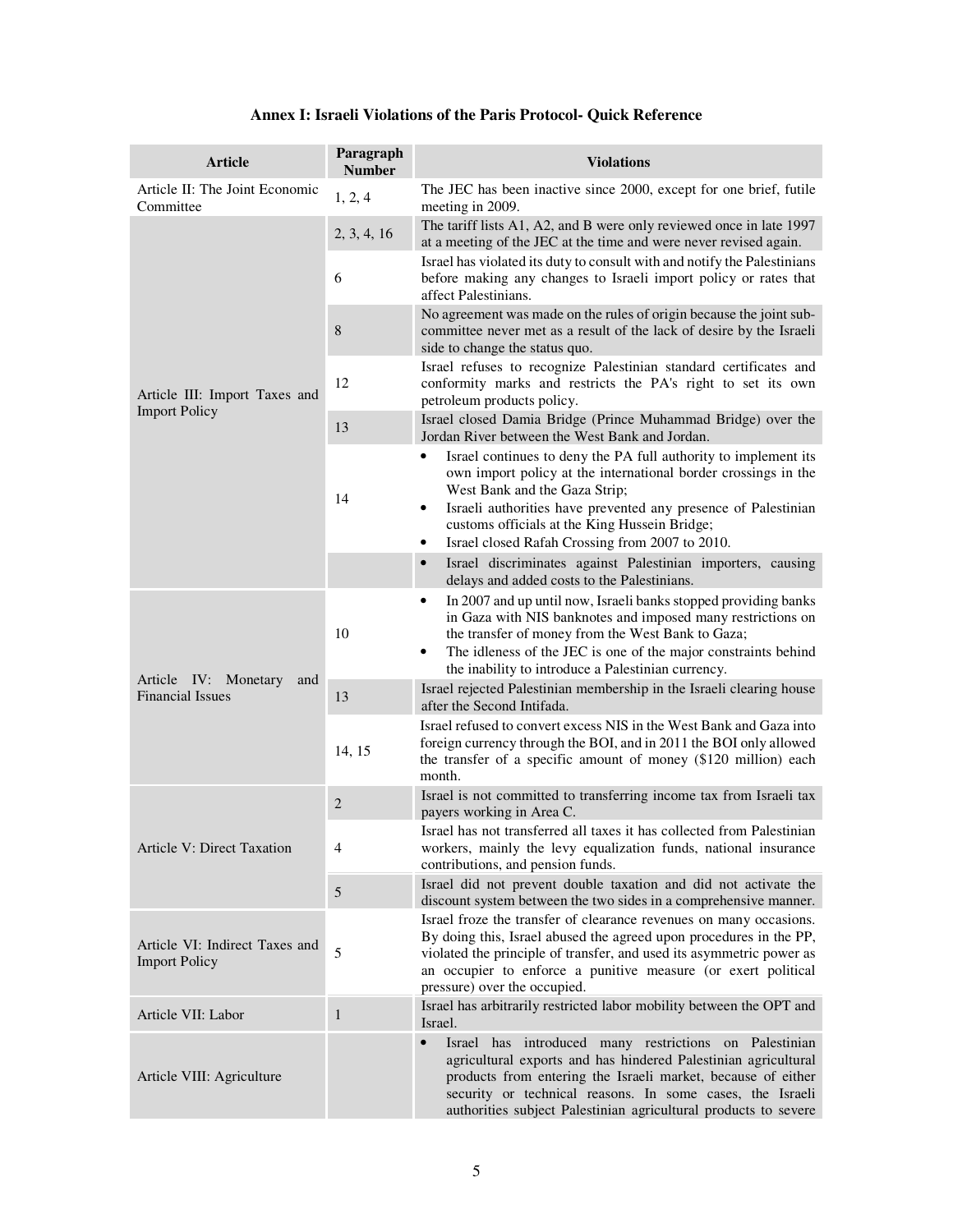| <b>Article</b>               | Paragraph<br><b>Number</b> | <b>Violations</b>                                                                                                                                                                                                                                                                                                                                                                                                                                                                                                                                                                                                                                                                                                                                                                   |
|------------------------------|----------------------------|-------------------------------------------------------------------------------------------------------------------------------------------------------------------------------------------------------------------------------------------------------------------------------------------------------------------------------------------------------------------------------------------------------------------------------------------------------------------------------------------------------------------------------------------------------------------------------------------------------------------------------------------------------------------------------------------------------------------------------------------------------------------------------------|
|                              |                            | inspections and long waiting time on checkpoints before<br>allowing them to enter the Israeli market. This has led to<br>damages to many products before accessing the Israeli market.<br>Israel violates 10 out of 17 paragraphs in this Article;<br>Israel applies different standards for plants and animals, animal<br>$\bullet$<br>products, and biological products from those adopted or<br>recommended by relevant international organizations, resulting<br>in trade barriers between the two parties and between<br>Palestinians and the rest of the world with regards to<br>agricultural products;<br>Israel has attempted to prevent Palestinian dairy and meat<br>products from entering East Jerusalem, which forms part of<br>both the OPT and the Israeli markets. |
| Article X: Tourism           | $\overline{2}$             | The Israeli authorities continue to act in the archaeological and<br>tourism sites in the West Bank. Israel also develops and markets<br>these sites as Israeli because they fall in Area C. Some examples<br>include: Herodion in Bethlehem, Good Samaritan in the Red Khan,<br>and the Jordan River Baptismal site.                                                                                                                                                                                                                                                                                                                                                                                                                                                               |
|                              | 4, 6                       | Israel prevents Palestinian tourist buses from entering Israeli areas.                                                                                                                                                                                                                                                                                                                                                                                                                                                                                                                                                                                                                                                                                                              |
|                              | 7                          | Israel does not recognize the licenses given to Palestinian tour<br>guides, neither does it issue permits to all Palestinian tour guides to<br>enter Israel.                                                                                                                                                                                                                                                                                                                                                                                                                                                                                                                                                                                                                        |
| Article XI: Insurance Issues | 3, 4, 5, 6, 7,<br>10       | The violations to this Article are mainly as a result of Israel's not<br>recognizing of Palestinian laws and procedures, in addition to not<br>fulfilling its responsibly as stated in the PP, especially in Area C.                                                                                                                                                                                                                                                                                                                                                                                                                                                                                                                                                                |

Sources: Shuaibi (2013), PLO (2011) and notes from different Palestinian ministries concerning the PP.